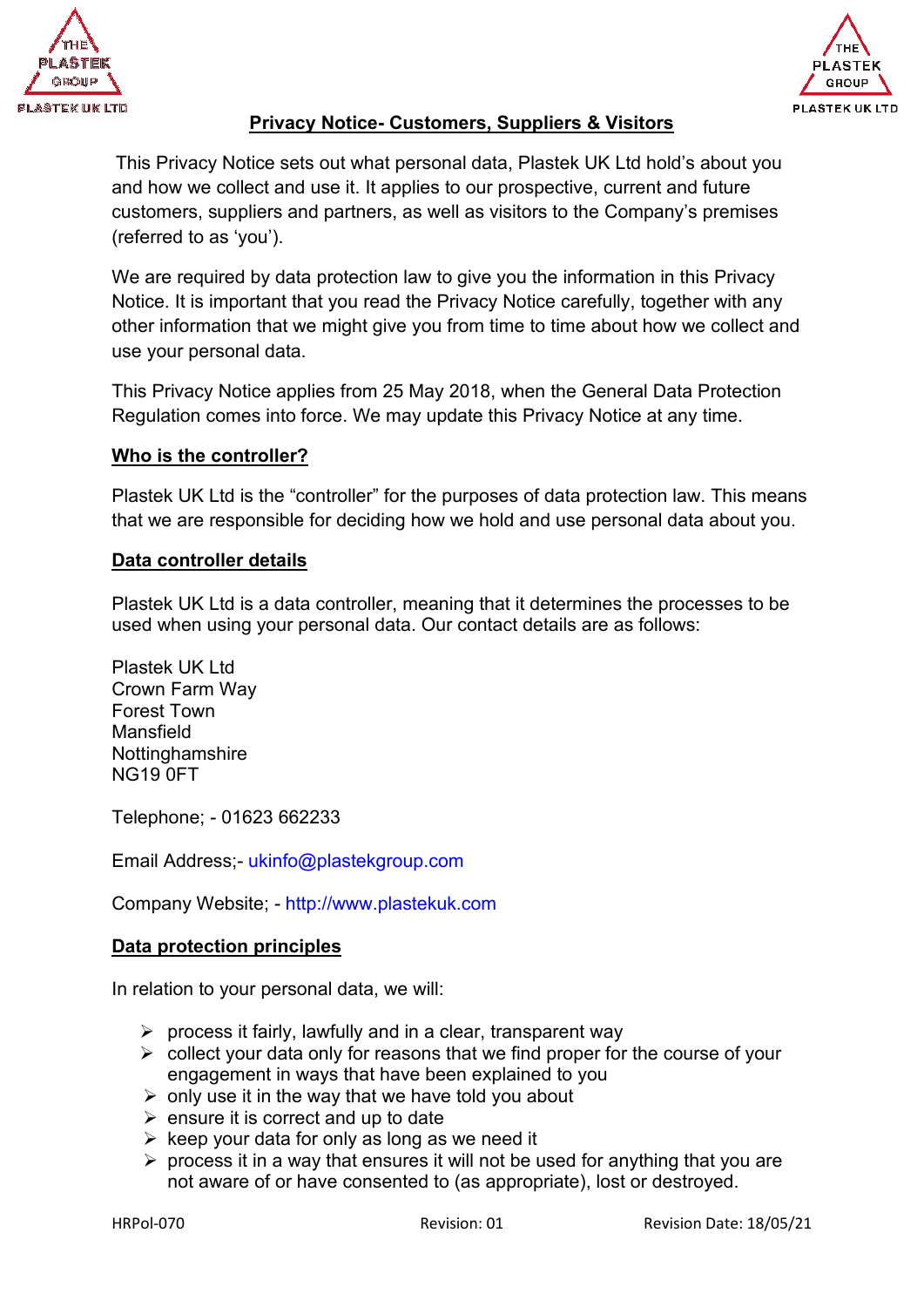# **What type of personal data do we hold about you?**

The Company collects or may collect the following personal data:

Names • Contact details, including company name, email address, phone numbers and work address; • Job title; • Qualifications; • Car registration numbers • CCTV information, Security building entry card records, any drawings submitted or contracts made in entering into a working business relationship with you and the information needed to ensure we can have a contractual business partnership. Any other information necessary for the Company's business purposes.

### **Why do we hold your personal data and on what legal grounds?**

We hold and use your ordinary personal data for our business purposes. Such uses include:

• Determining suitability of companies and individuals to act as suppliers or partners;

• Communicating with customers, suppliers, partners or visitors; • Maintaining records of visitors to the Company premises, for reasons of security and health and safety; • Complying with applicable laws; • Ensuring the security of company-held information; and • Such other purposes as are reasonably required by the Company.

 Data protection law specifies the legal grounds on which we can hold and use personal data.

Most commonly, we rely on one or more of the following legal grounds when we process your personal data: Where it is necessary for our legitimate interests (or those of a third party) and your interests and fundamental rights do not override those interests (legitimate interest). For example to ensure effective business operations.

### **How do we collect your personal data?**

Plastek UK Ltd collects data directly from you and your employer, as well as from publicly available sources (such as websites and marketing material) by means of forms, documents, meetings, phone calls and emails.

In some cases, we will collect data about you from third parties, such as Intermediaries who may act as an introducer.

# **Your rights in relation to your data**

The law on data protection gives you certain rights in relation to the data we hold on you. These are:

the right to be informed. This means that we must tell you how we use your data, and this is the purpose of this privacy notice the right of access. You have the right to access the data that we hold on you.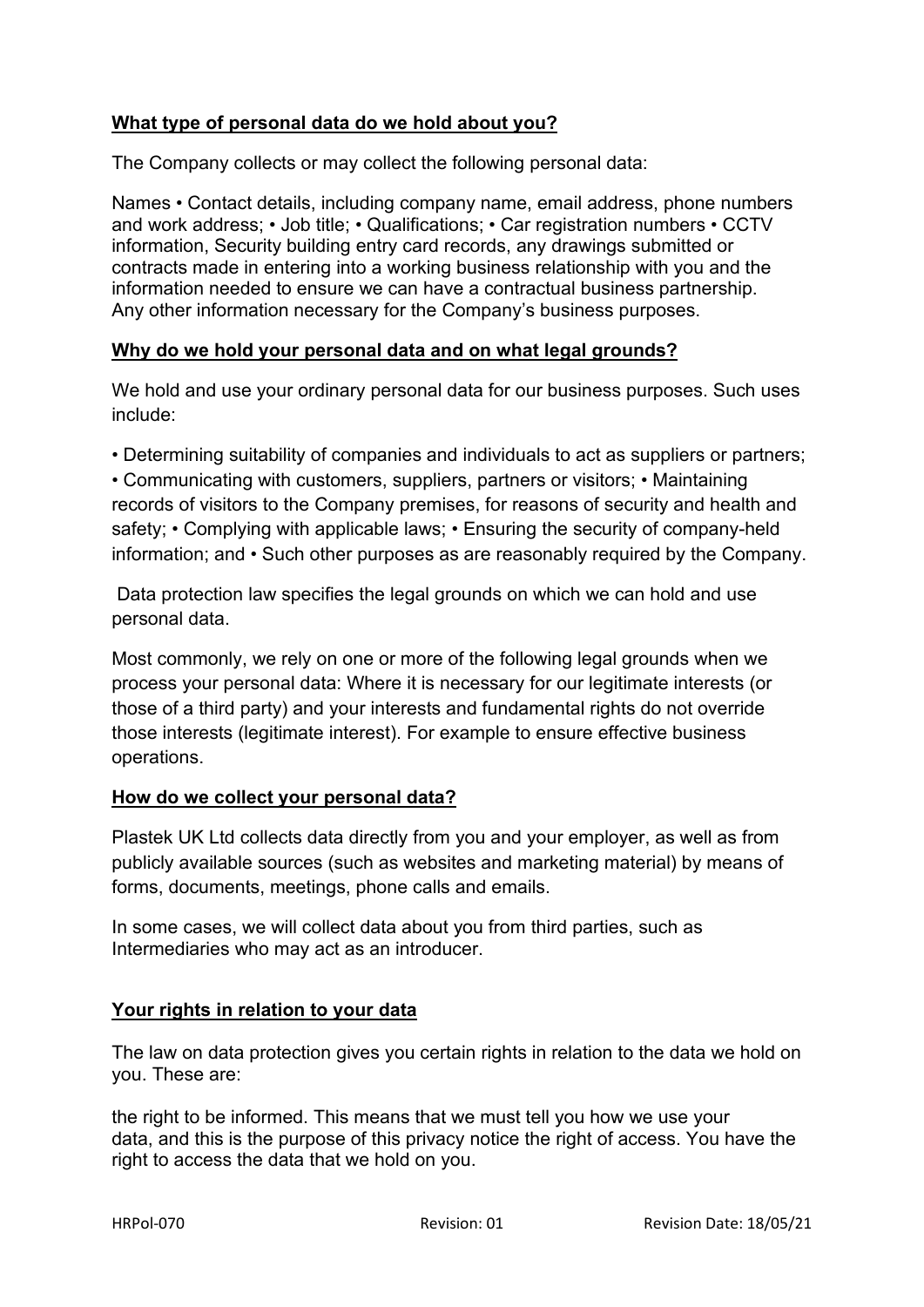To do so, you should make a subject access request. You can read more about this in our Subject Access Request policy which is available from PlastekUK Ltd- HR Department.

- $\triangleright$  the right for any inaccuracies to be corrected. If any data that we hold about you is incomplete or inaccurate, you are able to require us to correct it
- $\triangleright$  the right to have information deleted. If you would like us to stop processing your data, you have the right to ask us to delete it from our systems where you believe there is no reason for us to continue processing it
- $\triangleright$  the right to restrict the processing of the data. For example, if you believe the data we hold is incorrect, we will stop processing the data (whilst still holding it) until we have ensured that the data is correct
- $\triangleright$  the right to portability. You may transfer the data that we hold on you for your own purposes
- $\triangleright$  the right to object to the inclusion of any information. You have the right to object to the way we use your data where we are using it for our legitimate interests
- $\triangleright$  the right to regulate any automated decision-making and profiling of personal data. You have a right not to be subject to automated decision making in way that adversely affects your legal rights.

Where you have provided consent to our use of your data, you also have the unrestricted right to withdraw that consent at any time. Withdrawing your consent means that we will stop processing the data that you had previously given us consent to use. There will be no consequences for withdrawing your consent. However, in some cases, we may continue to use the data where so permitted by having a legitimate reason for doing so.

If you wish to exercise any of the rights explained above, please contact Plastek UK Ltd Human Resource Department.

# **Who do we share your personal data with?**

We may share your personal information with our employees, contractors and other parties in the course of normal business, as well as for the purposes of:

• Facilitating communications between ourselves, customers, suppliers and partners;

• Demonstrating our supplier's capabilities to current and prospective customers; • Such other purposes as are reasonably required by the Company.

We are aware of the requirement to ensure your data is protected against accidental loss or disclosure, destruction and abuse. We have implemented processes to guard against such. Please see our data transfer security policy, if you wish to obtain a copy please contact the Human Resource Department at Plastek UK Ltd.

### **Consequences of not providing personal data**

 Failure to provide personal data above may result in an inability for the Company to work with you or communicate effectively.